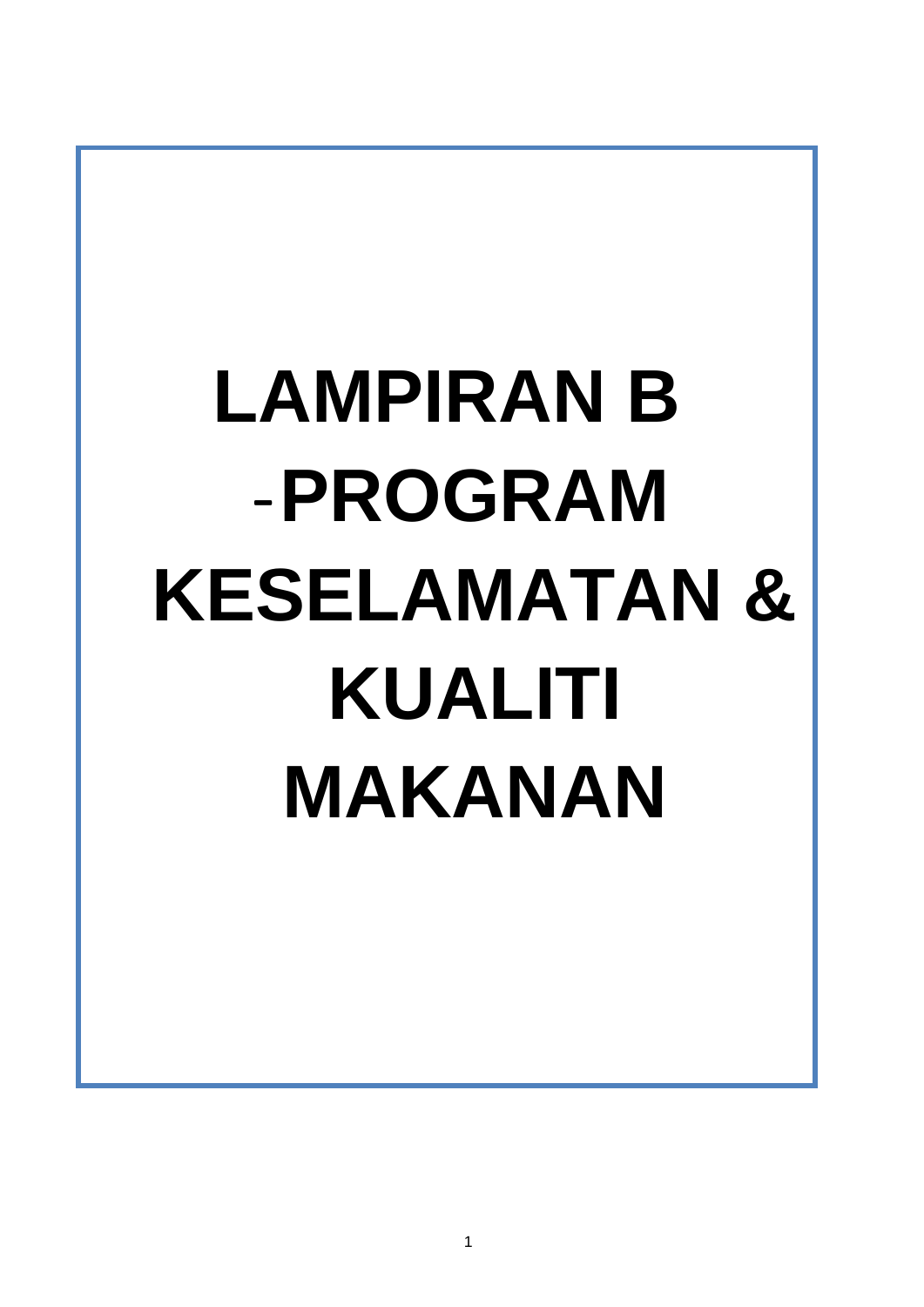# **A. SENARAI KETUA JABATAN PROGRAM KESELAMATAN DAN KUALITI MAKANAN**

| <b>TEMPAT BERTUGAS</b>                    | <b>KETUA JABATAN</b>                 |
|-------------------------------------------|--------------------------------------|
| <b>PEJABAT KESIHATAN</b><br><b>DAERAH</b> | PEGAWAI KESIHATAN DAERAH             |
| <b>JABATAN KESIHATAN</b><br><b>NEGERI</b> | TPKN (KESELAMATAN & KUALITI MAKANAN) |
| <b>PKKM</b>                               | PENGARAH KANAN                       |

## **B. DOKUMEN TAMBAHAN PROGRAM KESELAMATAN DAN KUALITI MAKANAN**

Mengisi maklumat yang diperlukan dan mengemukakan perkara berikut secara dalam talian di **shorturl.at/ryGRW**

- 1. Bagi permohonan dengan Mod Kerja Kursus (*Coursework*), sertakan
	- i. Rangka kursus:
- 2. Bagi permohonan dengan Mod Penyelidikan / *Mixed-Mode*, sertakan
	- i. Kertas Cadangan Penyelidikan / disertasi pengajian **(panduan menulis seperti di Lampiran C di sistem eHLP);** dan
- 3. *Curriculum vitae* ringkas (maksimum 3 muka surat).

## **PERINGATAN**

- **TUAN / PUAN PERLU SCAN DOKUMEN TAMBAHAN YANG BERKAITAN DALAM BENTUK PDF UNTUK DIMUAT NAIK KE PAUTAN GOOGLE FORM YANG DINYATAKAN.**
- **PASTIKAN SEMUA DOKUMEN TAMBAHAN ADALAH LENGKAP DAN DIMUAT NAIK BAGI MENGELAKKAN PERMOHONAN DITOLAK.**

**SEKIAN, TERIMA KASIH.**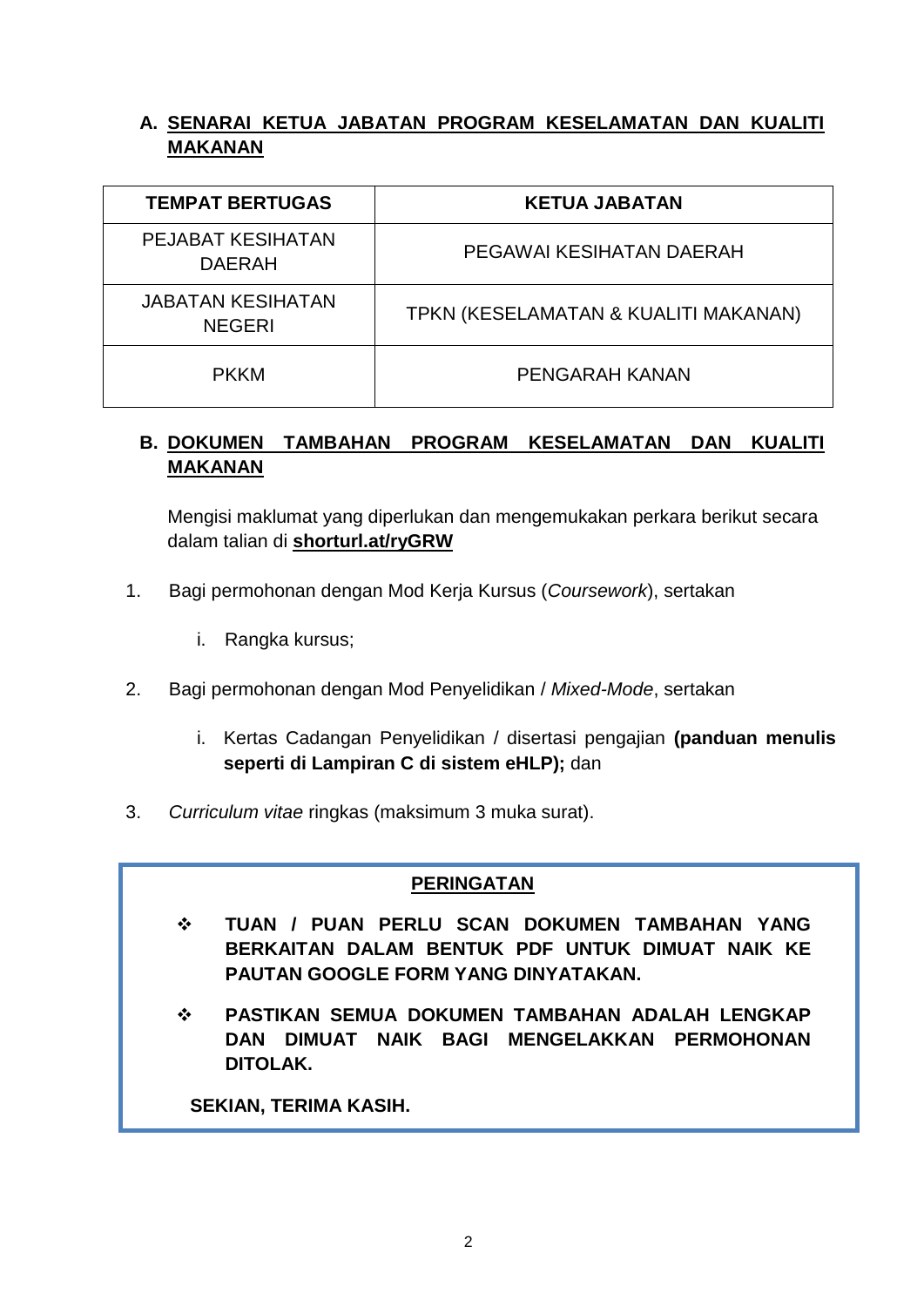**LAMPIRAN B**

## **SENARAI BIDANG KURSUS YANG DITAWARKAN UNTUK MENGIKUTI CBBP DENGAN HLP ATAU CBBP TANPA HLP DI PERINGKAT SARJANA/PH.D/AREA OF SPECIAL INTEREST SESI AKADEMIK TAHUN 2022/2023**

| PROGRAM KESELAMATAN DAN KUALITI MAKANAN |                               |                                       |                  |                                  |               |
|-----------------------------------------|-------------------------------|---------------------------------------|------------------|----------------------------------|---------------|
| <b>BIL</b>                              | <b>KAEDAH</b>                 | <b>BIDANG</b>                         | <b>PERINGKAT</b> | UNIVERSITI /<br><b>INSTITUSI</b> | <b>LOKASI</b> |
| 1                                       | CBBP Dengan HLP/<br>Tanpa HLP | MSc Food Safety and Quality Assurance | Sarjana          | IPTA / IPTS (MQA<br>Accredited)  | Dalam Negara  |
| $\overline{2}$                          | CBBP Dengan HLP/<br>Tanpa HLP | MSc Food Safety Management            | Sarjana          | IPTA / IPTS (MQA<br>Accredited)  | Dalam Negara  |
| 3                                       | CBBP Dengan HLP/<br>Tanpa HLP | <b>MSc Food Science</b>               | Sarjana          | IPTA / IPTS (MQA<br>Accredited)  | Dalam Negara  |
| 4                                       | CBBP Dengan HLP/<br>Tanpa HLP | MSc Food Science and Nutrition        | Sarjana          | IPTA / IPTS (MQA<br>Accredited)  | Dalam Negara  |
| 5                                       | CBBP Dengan HLP/<br>Tanpa HLP | MSc Food Technology                   | Sarjana          | IPTA / IPTS (MQA<br>Accredited)  | Dalam Negara  |
| 6                                       | CBBP Dengan HLP/<br>Tanpa HLP | MSc Food Science and Technology       | Sarjana          | IPTA / IPTS (MQA<br>Accredited)  | Dalam Negara  |
| $\overline{7}$                          | CBBP Dengan HLP/<br>Tanpa HLP | MSc Food Biotechnology                | Sarjana          | IPTA / IPTS (MQA<br>Accredited)  | Dalam Negara  |
| 8                                       | CBBP Dengan HLP/<br>Tanpa HLP | <b>MSc Food Chemistry</b>             | Sarjana          | IPTA / IPTS (MQA<br>Accredited)  | Dalam Negara  |
| 9                                       | CBBP Dengan HLP/<br>Tanpa HLP | <b>MSc Food Microbiology</b>          | Sarjana          | IPTA / IPTS (MQA<br>Accredited)  | Dalam Negara  |
| 10                                      | CBBP Dengan HLP/<br>Tanpa HLP | MSc Risk Communication in Food Safety | Sarjana          | IPTA / IPTS (MQA<br>Accredited)  | Dalam Negara  |
| 11                                      | CBBP Dengan HLP/<br>Tanpa HLP | MSc Sensory Evaluation of Food        | Sarjana          | IPTA / IPTS (MQA<br>Accredited)  | Dalam Negara  |
| 12                                      | CBBP Dengan HLP/<br>Tanpa HLP | <b>MSc Food Enginering</b>            | Sarjana          | IPTA / IPTS (MQA<br>Accredited)  | Dalam Negara  |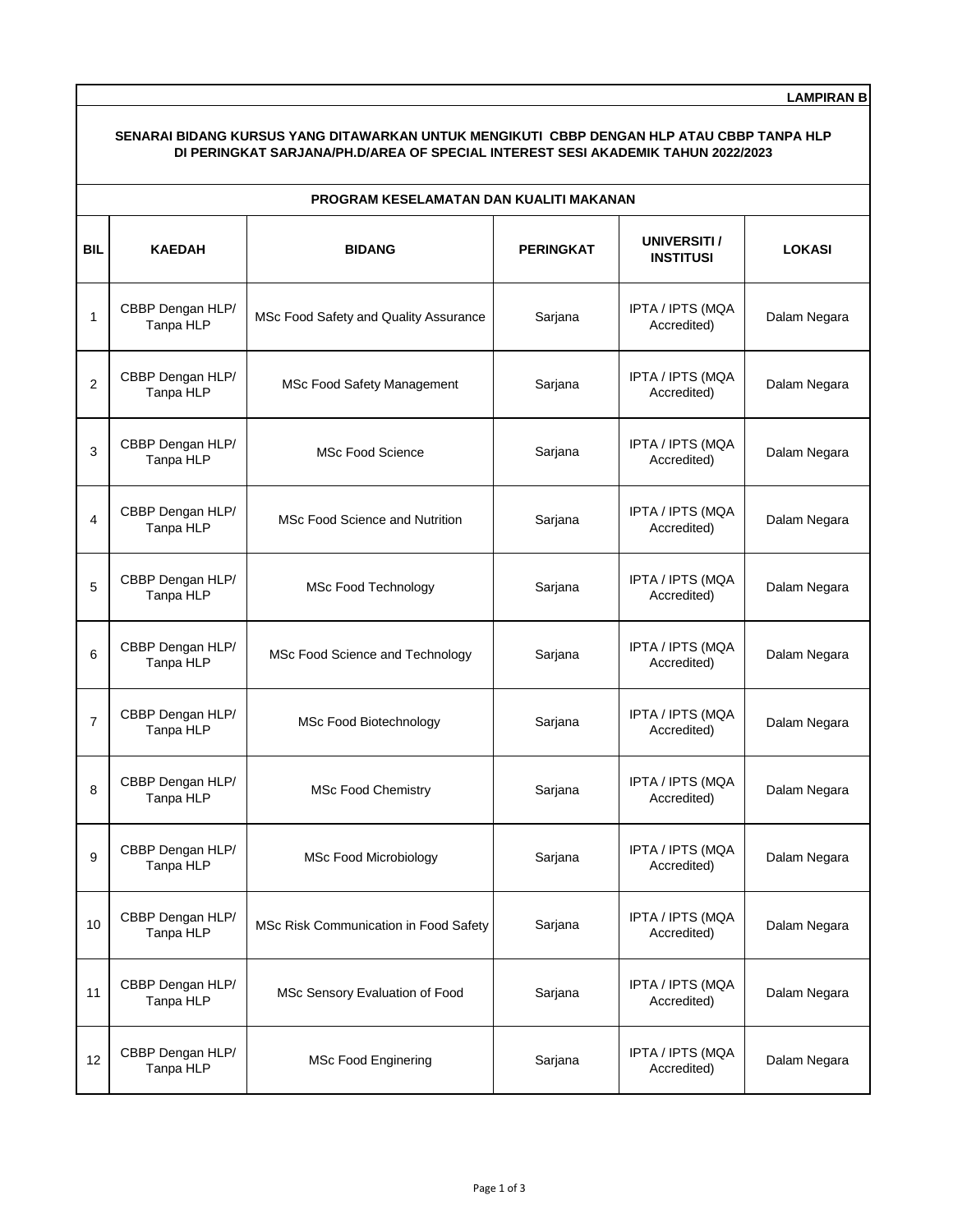**LAMPIRAN B**

## **SENARAI BIDANG KURSUS YANG DITAWARKAN UNTUK MENGIKUTI CBBP DENGAN HLP ATAU CBBP TANPA HLP DI PERINGKAT SARJANA/PH.D/AREA OF SPECIAL INTEREST SESI AKADEMIK TAHUN 2022/2023**

| PROGRAM KESELAMATAN DAN KUALITI MAKANAN |                               |                                                         |                  |                                  |               |
|-----------------------------------------|-------------------------------|---------------------------------------------------------|------------------|----------------------------------|---------------|
| <b>BIL</b>                              | <b>KAEDAH</b>                 | <b>BIDANG</b>                                           | <b>PERINGKAT</b> | UNIVERSITI /<br><b>INSTITUSI</b> | <b>LOKASI</b> |
| 13                                      | CBBP Dengan HLP/<br>Tanpa HLP | MSc Food Security and Climate Change                    | Sarjana          | IPTA / IPTS (MQA<br>Accredited)  | Dalam Negara  |
| 14                                      | CBBP Dengan HLP/<br>Tanpa HLP | MSc Molecular Biology and Genetic<br>Enginering in Food | Sarjana          | IPTA / IPTS (MQA<br>Accredited)  | Dalam Negara  |
| 15                                      | CBBP Dengan HLP/<br>Tanpa HLP | MSc Food Prosessing and Preservation                    | Sarjana          | IPTA / IPTS (MQA<br>Accredited)  | Dalam Negara  |
| 16                                      | CBBP Dengan HLP/<br>Tanpa HLP | MSc Food Analysis and Quality Control                   | Sarjana          | IPTA / IPTS (MQA<br>Accredited)  | Dalam Negara  |
| 17                                      | CBBP Dengan HLP/<br>Tanpa HLP | MSc Food Safety, Hygiene and<br>Management              | Sarjana          | IPTA / IPTS (MQA<br>Accredited)  | Dalam Negara  |
| 18                                      | CBBP Tanpa HLP                | MSc Food and Packaging Innovation                       | Sarjana          | Terbuka (Diiktiraf)              | Luar Negara   |
| 19                                      | CBBP Tanpa HLP                | MSc Consumer Food Science                               | Sarjana          | Terbuka (Diiktiraf)              | Luar Negara   |
| 20                                      | CBBP Tanpa HLP                | <b>MSc Food Regulatory Affairs</b>                      | Sarjana          | Terbuka (Diiktiraf)              | Luar Negara   |
| 21                                      | CBBP Tanpa HLP                | MSc Food Science and Innovation                         | Sarjana          | Terbuka (Diiktiraf)              | Luar Negara   |
| 22                                      | CBBP Dengan HLP/<br>Tanpa HLP | Ph.D Food Science                                       | PhD              | IPTA / IPTS (MQA<br>Accredited)  | Dalam Negara  |
| 23                                      | CBBP Dengan HLP/<br>Tanpa HLP | Ph.D Food Science and Nutrition                         | PhD              | IPTA / IPTS (MQA<br>Accredited)  | Dalam Negara  |
| 24                                      | CBBP Dengan HLP/<br>Tanpa HLP | Ph.D Food Science and Technology                        | PhD              | IPTA / IPTS (MQA<br>Accredited)  | Dalam Negara  |